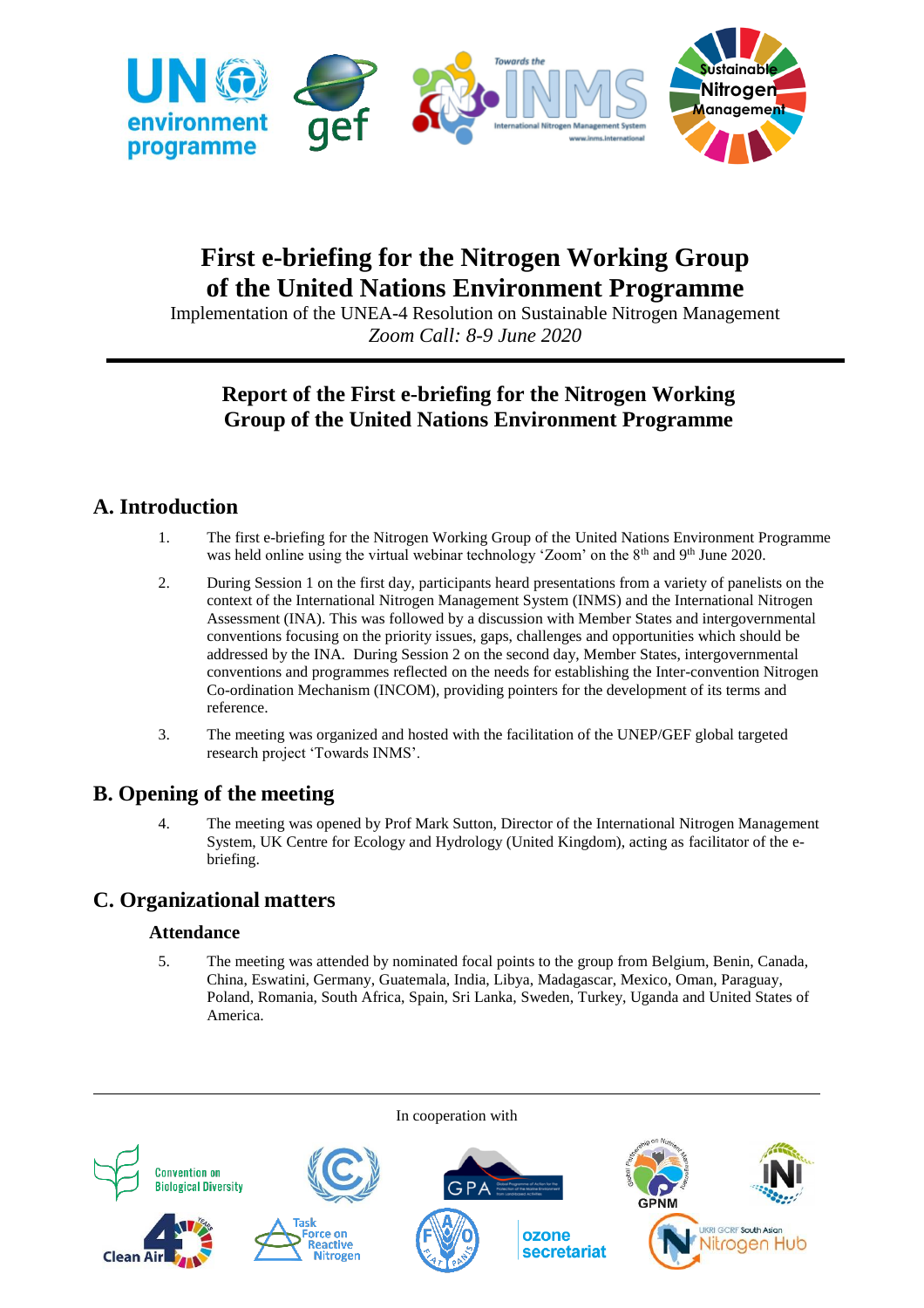- 6. Representatives were present from the following UN Agencies: UN Food and Agriculture Organisation, UNEP Ozone Secretariat, UNECE Convention on Long-Range Transboundary Air Pollution (Geneva Air Convention), UNEP Ecosystem Division, UNEP Law Division, UNEP GEF International Waters, UNEP Global Programme for Action on the Protection of the Marine Environment from Land-based Activities , UN Convention on Biological Diversity, UN Framework Convention on Climate Change
- 7. Up to 162 participants attended on the virtual platform Zoom, as either panelists or observers. A list of other organizations represented at the meeting (not already indicated above) can be found in Annex 1.

## **D. Agenda**

- 8. The agenda was adopted on the basis of the agenda contained in document NWG Briefing-1/W.Doc.1 (Available at the updated portal at: [https://apps1.unep.org/resolution/UNEP-](https://apps1.unep.org/resolution/UNEP-Nitrogen-Working-Group)[Nitrogen-Working-Group](https://apps1.unep.org/resolution/UNEP-Nitrogen-Working-Group) ) as follows:
	- a. Opening of the meeting  $(8<sup>th</sup>$  June 2020).

#### **Session 1: INMS Briefing for the International Nitrogen Assessment**

- b. Welcome Message by Leticia Carvalho on Globalization and the Nitrogen Challenge
- c. Presentation by Mark Sutton on INMS and Progress in developing the International Nitrogen Assessment
- d. Presentation by Jill Baron on INMS Component 1, Tools and Methods for nitrogen assessment
- e. Presentation by Wim de Vries on INMS Component 2, Scaling up nitrogen flows and impacts, including future scenarios
- f. Presentation by Cargele Masso on INMS Component 3, Developing Regional Assessments for Nitrogen Management
- g. Presentation by Clare Howard on INMS Component 4, INA awareness raising, process and complementary products
- h. Discussion with Member States and Intergovernmental Conventions with comments on the International Nitrogen Assessment
- i. Statement by Isabelle Van der Beck, UNEP, on the Progress, Successes and Remaining Challenges of INMS
- j. Statement by Steffen Hansen on the Reflection on INMS from the perspective of the Global Environment Fund (GEF) and the future needs and opportunities for sustainable nitrogen management
- k. Opening of the second day of meeting (9 June 2020).

#### **Session 2: What do we need from inter-convention nitrogen coordination?**

- l. Introduction from Mark Sutton on the needs and opportunities for an 'Inter- convention Nitrogen Coordination Mechanism' (INCOM) as well as the proposal for a Task Team to follow up development of the Terms of Reference.
- m. Presentation by David Cooper, United Nations Convention on Biological Diversity, on the needs and goals for nitrogen management to protect biodiversity
- n. Presentation by Anna Engleryd, UNECE Convention on Long-Range Transboundary Air Pollution (Geneva Air Convention) on the needs for Air Pollution Mitigation
- o. Presentation by Dirk Nemitz, UN Framework Convention on Climate Change, on Climate, nitrogen, the Koronivia Process and the road to COP26.
- p. Presentation by Habib El-Habr, Global Programme for Action on the Protection of the Marine Environment from Land-based Activities (GPA) on Co-ordination to protect the coastal and marine environments from nutrient pollution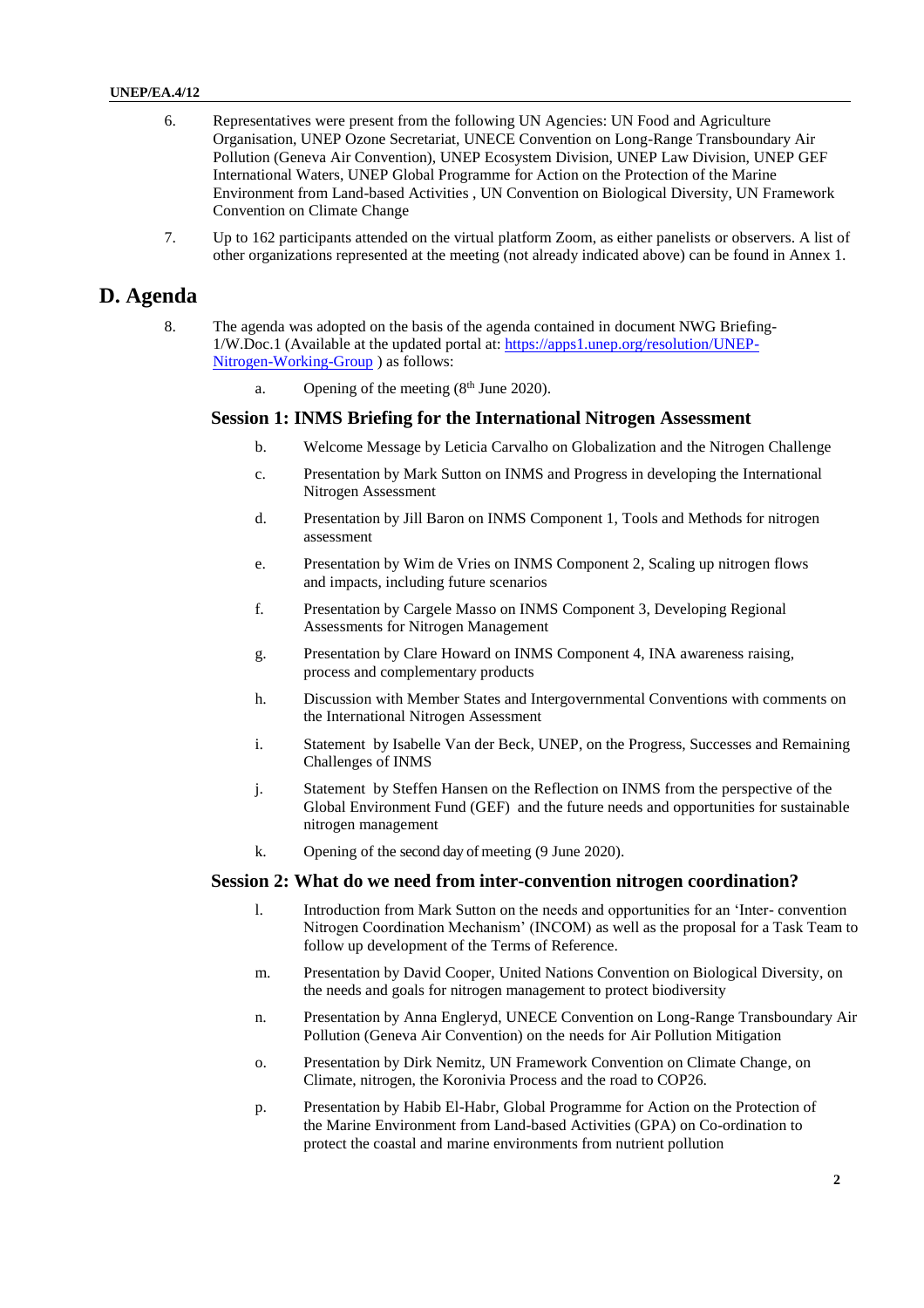- q. Presentation by Sophia Mylona, the Ozone Secretariat for the United Nations Environment Programme on the relevance of nitrous oxide for the Vienna Convention on stratospheric ozone depletion.
- r. Presentation by Aimable Uwizeye, United Nations Food and Agriculture Organisation (FAO) on the relevance of international coordination to mitigate nitrogen pollution in global livestock systems.
- s. Presentation by Ana Islas Ramos, United Nations Food and Agriculture Organisation (FAO) on Information and Coordination needs for nitrogen, food and health
- t. Statement by on the national perspective of India
- u. Statement by on the national perspective of Sri Lanka
- v. Statement by on the national perspective of Romania
- w. Statement by on the national perspective of Germany
- x. Statement by on the national perspective of Canada
- y. Statement by on the national perspective of Turkey

# **E. Summary of Session 1: Opening and INMS Briefing for the International Nitrogen Assessment**

#### **Opening Statement**

- 9. The welcome address on 'Globalization and the Nitrogen Challenge,' on World Oceans Day (8 June 2020), moving forward under COVID-19, was presented by **Leticia Carvalho**, Coordinator, Marine and Freshwater Ecosystem Division, UNEP. Ms Carvalho welcomed everyone to the first e-briefing of the UN Working Group on Nitrogen as part of the follow up to the UNEA-4 resolution on Sustainable Nitrogen Management (UNEP/EA.4/Res.14). The meeting was originally planned for March 2020 and was postponed to June 2020 due to the COVID-19 pandemic. Ms Carvalho thanked the INMS team for their collaborative work with UNEP on organising this virtual event. The event also provided a contribution to World Oceans Day 2020, which aims to raise global awareness on our collective duty to use resources sustainably. Ms Carvalho, highlighted how our ocean is essential to life on earth and we all directly and indirectly depend on the ocean. Action is needed to protect our oceans and helps achieve the UN SDG-14. Nutrients and nitrogen play a role in protecting the ocean and will be part of our way to recover from COVID-19. Ms Carvalho highlighted why nitrogen matters so much. Our existence relies on nitrogen and has allowed the human population to expand so rapidly. However, it is polluting our land, air and water. Most nitrogen is wasted entering rivers, lakes and seas, creating dead zones, which have quadrupled since 1970.
- 10. Ms Carvalho added that UNEP have seen great progress on the UNEA-4 resolution on sustainable nitrogen management, which was submitted under the lead of India. In following up the resolution, more than 40 countries attended the Launch of the UN Global Campaign on Sustainable Nitrogen Management in Colombo, with 14 member and observer states adopting the Colombo Declaration, including the ambition to halve nitrogen waste by 2030. This would have massive benefits offering savings worth 100 billion USD annually. Ms Carvalho emphasized that we need to boost recycling of nutrients and increase the use of organic fertilisers. She highlighted the need for policy makers to work together to address every stage of the nitrogen cycle, as well as to determine the best measures and procedures to manage nitrogen sustainably.

### **Presentations on the International Nitrogen Management System and the International Nitrogen Assessment**

11. **Mark Sutton,** Director INMS, of the UK Centre for Ecology & Hydrology, summarized the activities of the International Nitrogen Management System (INMS) and the International Nitrogen Assessment (INA). He explained how nitrogen affects countries across the world and affects multiple sectors, emphasizing the need to join forces in order to address the nitrogen challenge. Mr Sutton noted that the UNEP Working Group on Nitrogen is allows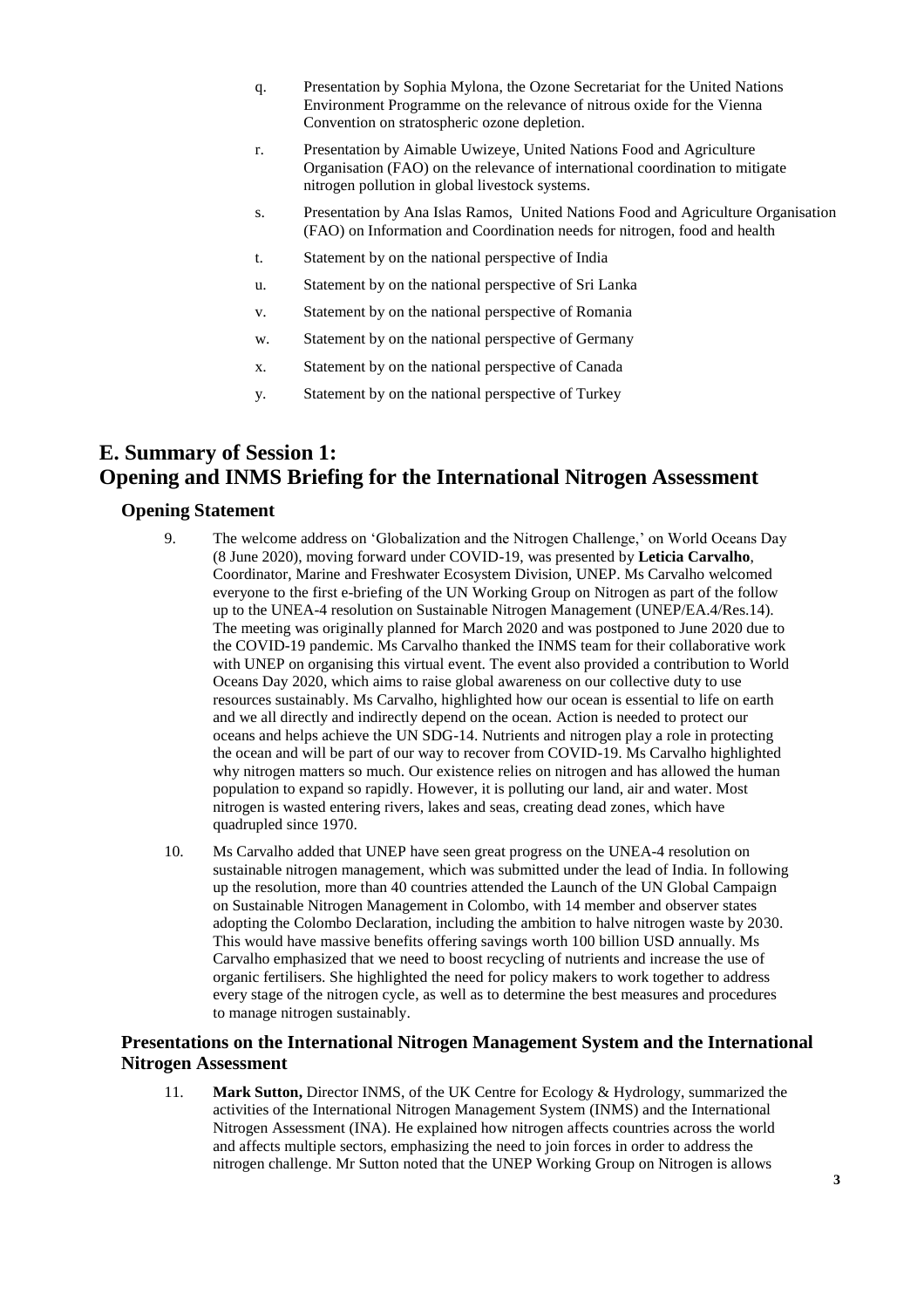member states to follow up on the UNEA-4 resolution on Sustainable Nitrogen Management, with 40 countries having identified national focal points to the Working Group. He drew attention to the UN Global Campaign on Sustainable Nitrogen Management launched in October 2019, under the theme of "Nitrogen for Life", which included, a science-policy-political dialogue, the first Nitro-Innovation Exhibition, plus Nitro-Concert and world premiere of the Nitrogen Song, by Grammy® award winner, Ricky Kej. The Colombo Declaration was adopted on United Nations Day 2019, as highlighted by the office of the UN Secretary General. Subsequently the President of Sri Lanka communicated the content of the Colombo Declaration directly with UN Secretary General Antonio Guterres

- 12. Mr Sutton described nitrogen pollution as one of the fastest-growing environmental problems, with serious impacts on the environment and human health. He invited participants to think about the different expertise in nitrogen science in different countries around the world and how the UN Working Group on Nitrogen and a future Interconvention Nitrogen Co-ordination Mechanism (INCOM) could assist in sustainable nitrogen management. He emphasized that nitrogen is "everywhere and invisible" across the UN SDGs. Mr Sutton explained that INMS is a project funded by the Global Environment Facility (GEF) through UNEP, which mobilizes activities that help towards reducing nitrogen pollution. INMS works on creating tools and methods, up scaling techniques, raising awareness and assisting policy interaction. He noted that we currently have a linear nitrogen economy, with 80% of nitrogen is wasted to air and water, while a move to a circular nitrogen economy is both a financial opportunity and a way to create a cleaner environment. Mr Sutton introduced the approach of the International Nitrogen Assessment (INA), explaining that it is planned to include five major parts including an overview of current challenges and policies, approaches for assessments, nitrogen sources and how it flows through the environment, regional differences and grasping the future challenges and the key measures to best manage nitrogen and address key barriers. He noted that, if society wants to "halve nitrogen waste" by 2030, then we must assess what actions need to be taken.
- 13. **Jill Baron** (co-lead of Component 1 INMS) of the U.S. Geological Survey presented on **Component 1 of INMS.** Component 1 provides tools and methods for understanding the nitrogen cycle. It serves as the scientific foundation upon which reactive nitrogen can be traced and measured, and upon which its positive and negative impacts on humans and the environment can be documented. She explained the six activities of Component 1:
	- Activity 1.1: developing and documenting indicators of nitrogen systems, including national and farm scale nitrogen budgeting approaches, nitrogen use efficiency (NUE) approaches, and the relationship between budget, balance, and efficiency indicators to effect-based indicators of both societal benefits and environmental and health adverse effects;
	- Activity 1.2: development of a threat and benefit assessment methodology based off the DPSIR conceptualization of N flows (Driver, Pressure, Stare, Impact, and Response;
	- Activity 1.3: development of methodologies for assessing N flows through the Earth system, considering the linkages between air, land, water, and dispersion through trade;
	- Activity 1.4: refinement of approaches and development of new approaches for valuing threats and benefits derived from N across contrasting economies, and across food, health, ecosystem, climate and energy sectors;
	- Activity 1.5: developing flux-impact path models for assessments, future scenarios, and strategy evaluations; and
	- Activity 1.6: examination of the barriers (and incentives) to achieving better nitrogen management, linking the economic, social, cultural and other factors that affect adoption of measures.
- 14. Ms Baron referred to INMS products that are currently under preparation, including guidance documents, manuscripts, and several searchable tools. A searchable tool for linking impacts to indicators of pressures, states, impacts, measures of performance, and valuations is tied to a matrix that accompanies the methods for identifying and quantifying pressureimpact relations. Another searchable tool will allow policymakers and stakeholders to look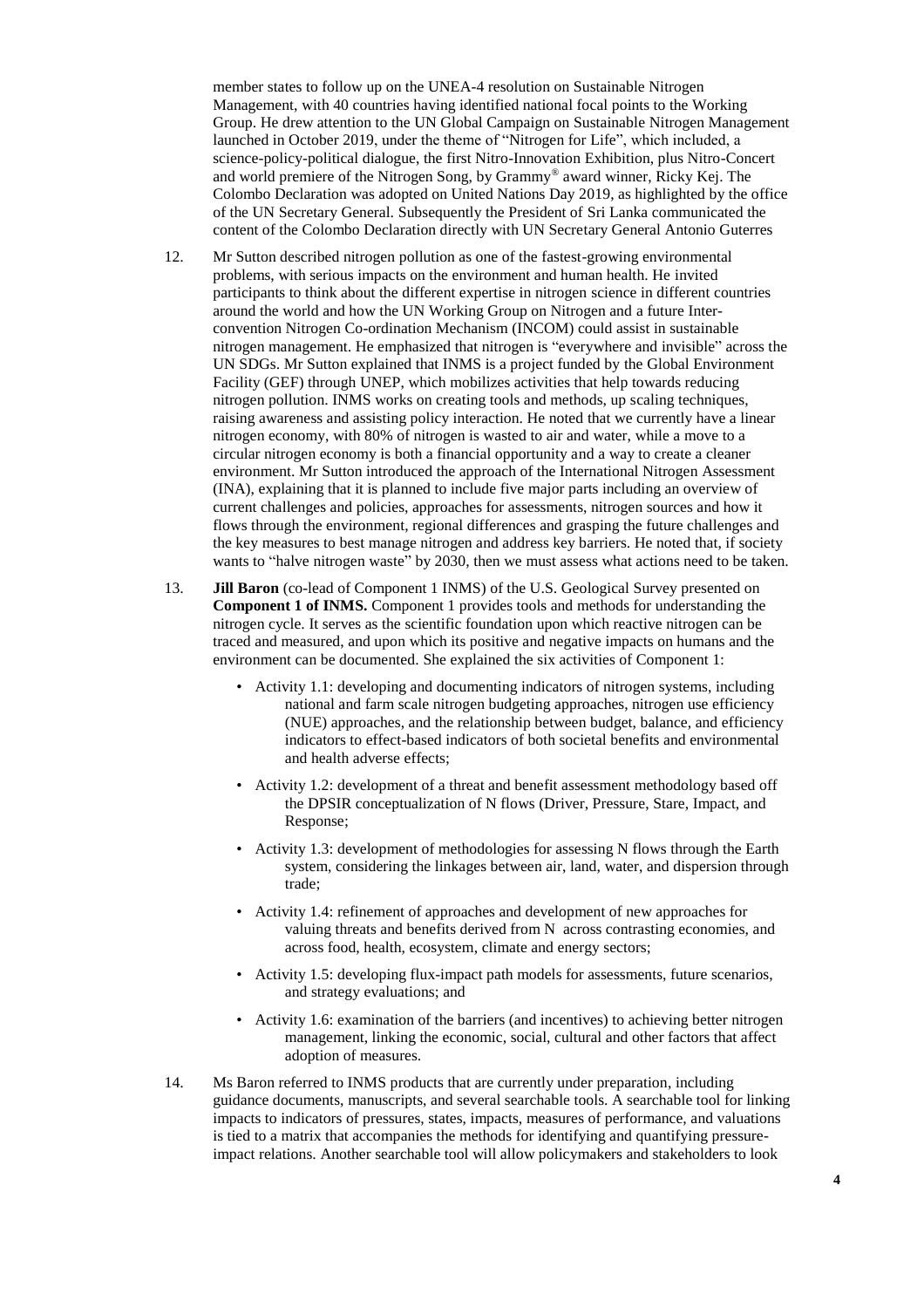at the N flux pathways by which N moves through the Earth system, with links to relevant literature. Linkages among the Activities of Component 1 to share information, and provision of methods from Component 1 to other Components of INMS are underway. Ms Baron explained that methods provided in many of Component 1 activities are closely tied to their applications in the Demonstration Regions (Component 3), and the Barriers to Change Activity 1.6 uses data acquired from Demonstration Regions, in which the barriers are ranked and sorted by region and categorized by type, including structural, economic, cultural, policy, and behavioral. Ms Baron finished by explaining how Component 1 is contributing to different parts of the INA.

- 15. **Wim de Vries** (co-lead of Component 2 INMS), from Wageningen University in the Netherlands, presented on **Component 2 of INMS** which focuses on the global and regional quantification of nitrogen flows. He highlighted how some areas of the world have deficiency of nitrogen and some have excess. He suggested that Africa and Eastern Europe have not enough nitrogen, while areas like India and China have too much. If nitrogen is added to soil for crop production, it is meant to go into that crop. Unfortunately, however the majority of that added nitrogen leaks into the land, air or water causing a variety of environmental and health problems, while wasting reactive nitrogen resources. Mr de Vries highlighted how sustainable nitrogen management aims to reduce these losses of nitrogen.
- 16. Mr de Vries explained how INMS Component 2 looks applies models to quantify the benefits and threats of excess nitrogen and then links these to the socioeconomic drivers, while accounting for different climates and influencing factors that occur in different regions. As populations and affluence grow, this is expected to increase the demand for food and energy which in turn will impact land, air and water. He explained how models are used to evaluate and predict the effects of different nitrogen budgets (how much nitrogen is inputted and lost), which can be used to calculate the future air and water quality, biodiversity and other environmental parameters. Mr de Vries explained how Component 2 is providing the basis for Part C of the INA, looking at how nitrogen creates impacts now and into the future (2050) on water quality, air quality, greenhouses gases, ecosystems and soil. He noted how Component 2 is also providing information and guidance documents on the cost-benefit analysis of nitrogen and make recommendations on the best measures to mitigate nitrogen pollution.
- 17. **Cargele Masso** (co-lead of Component 3 INMS) of the International Institute of Tropical Agriculture (IITA) presented on **Component 3 of INMS** which focuses on regional demonstration activities (Demo regions), which work together to examine the needs, opportunities, barriers and successes in sustainable nitrogen management. Mr Masso explained how the challenges can vary widely between the different regions. The Demo regions work together through regional workshops, which focus on reducing the negative impacts of nitrogen pollution and look at the co-benefits of good nitrogen management. He noted how the priorities among nitrogen issues can differ between regions.
- 18. Mr Masso explained how Component 3 is developing a benchmarking of indicators to investigate nitrogen pollution in different regions, which can be used to support with plans and recommendations that can be used by the United Nations and national governments to focus on protecting environment. He noted that each Demo region is developing nitrogen budgets and identifying N sources. This will allow us to see what is happening in the different systems and sectors of the regions. It also allows the nitrogen losses to be quantified and their impacts on water, air, greenhouse gases, ecosystems and soil (WAGES approach) to be investigated.
- 19. Mr Masso explained how these activities are feeding in to Part D of the INA: Nitrogen challenges and opportunities for key world regions and provides regional context on the nitrogen sources, budgets and key nitrogen threats for each region. This is also exploring low cost solutions and future perspectives for each region, taking regional priorities into account. The demo regions represent a multiple country approach and work together to investigate potential solutions allowing mutual learning among country clusters. The regional demos include East Asia, South Asia, Africa, Latin America, West Europe, East Europe and North America.
- 20. **Clare Howard** (lead of Component 4 INMS) of the UK Centre for Ecology & Hydrology presented on **Component 4 of INMS**. She explained how INMS and INA includes awareness raising and will lead to a variety of complementary products. Awareness raising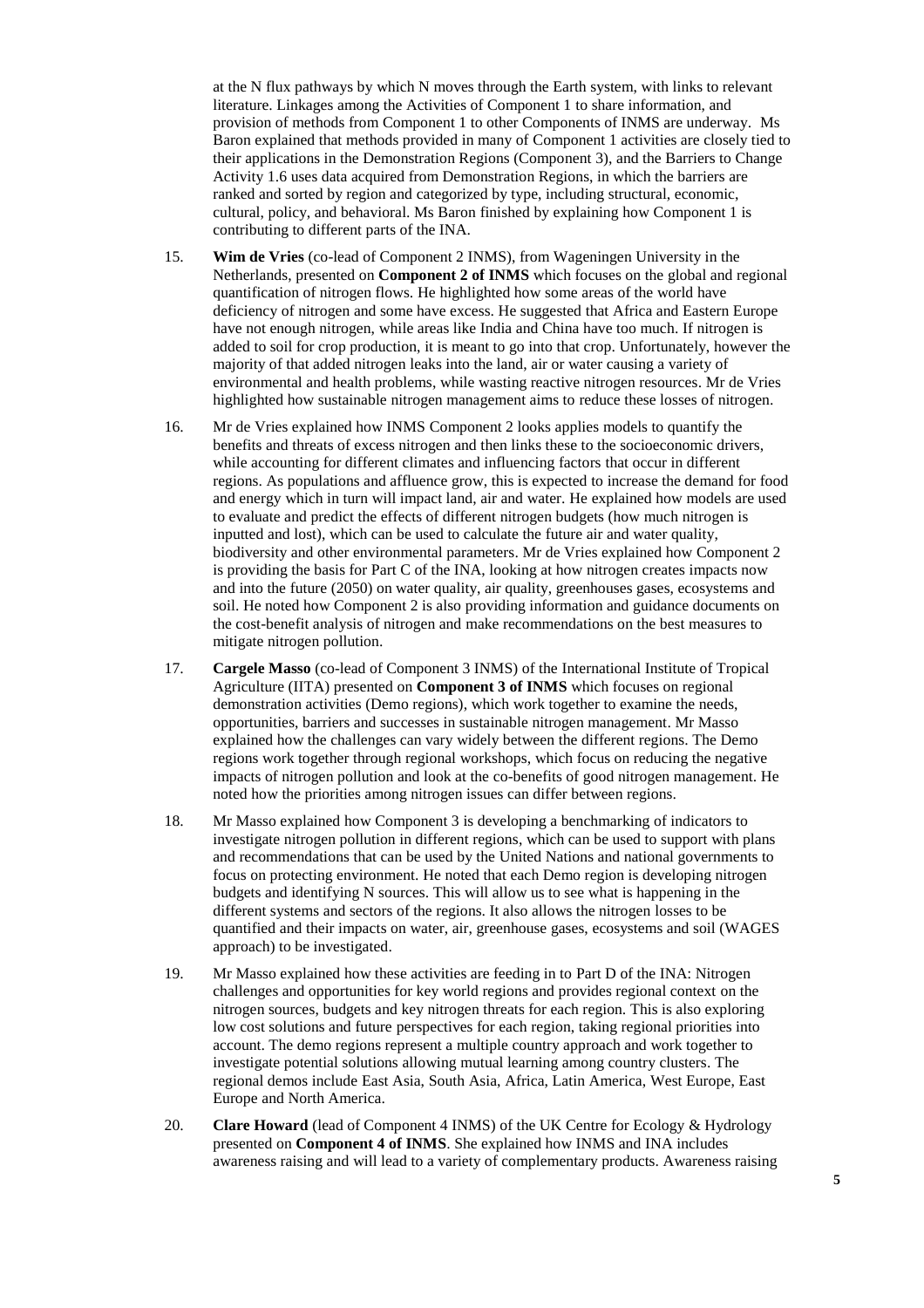and knowledge sharing is the key aspect of Component 4, which includes internal and external communication for the project, training and education as well as global and regional policy engagement. The component aims to bring things together outputs from the entire INMS project and share resources and information internationally.

21. Ms Howard explained how Component 4 is engaged with creating massive open online courses (MOOCs), including with the additional support of the GCRF South Asian Nitrogen Hub, supported with co-finance the UKRI Global Challenges Research Fund, enabling delivery in multiple languages. She explained how these online training courses would be launched in summer 2021, alongside other videos, summarize and other resources. Ms Howard explained how Component 4 is feeding into Part A of the INA: Setting the scene and problem definition and also Part E which looks at grasping the future challenge and taking it forward. As an illustration, Ms Howard highlighted that there have so far been three nitrogen revolutions and the aim is to enter a 4<sup>th</sup> revolution, focused on sustainable nitrogen management. She explained out the relevant INA chapters would include consideration of barriers and opportunities in an international context, and discuss the need for international coordination on nitrogen policies, linked the development of INCOM. Ms Howard noted how the INA Part E is looking at the most promising measures for reducing pollution such as the "top 10 measures" for better nitrogen management, as well as consider what may happen if necessary action is not taken. She highlighted how the INA is considering the need for smart nitrogen management to halve waste by 2030, and the need to identify possible action pathways.

### **Discussion with Member States**

- 22. On behalf of **Uganda**, **Geoffrey Gokaka** suggested a draft title for the INA could include 'Evidence and Actions for Sustainable Nitrogen Management'. A request was also made to ensure in INA Part D on challenges and opportunities, (perhaps in electronic supplementary materials) the rationale for the choice of the seven specific regional demonstrations. This could elaborate on why Lake Victoria was selected instead of other areas of Africa. He noted that information on individual countries to help inform national action plans which can then feed into regional and international action plans would be very helpful. Ms Gokaka emphasized how this would allow policy makers to more easily make changes to their individual countries.
- 23. On behalf of **Benin**, **Maurille Elegbede,** noted that countries need direct instructions to know what to do to address the nitrogen challenge. In terms of the INMS regional demonstrations, it was not clear how the information being provided could be generalized to the rest of the continent that they are supposed to represent, for example in relation to their size or location. Africa is a sizeable continent and it was therefore requested that the INMS project consider the issue that information from the INMS regional demonstration may not be realistic for other parts of Africa to allow stakeholders to make the necessary management decisions.
- 24. **Noluzuko Gwayi**, representing **South Africa**, echoed the comments from Uganda and Benin's comments regarding the huge variety of cultures and climate and the difficulties in extrapolating the data from a few regions to the wider continent. They stressed that national data would of course be the most effective, but failing this being possible perhaps African sub-regions could be represented to give a better indication of the situation. It was emphasized that countries should work together in existing national, sub-regional and regional stakeholder committees so work can begin quickly.
- 25. **Koen Desimpelaere** representing **Belgium** asked whether the organisation of the INA was already determined or if there is a call for others to get involved, such as the UNECE and EU. He also asked how INMS sees the UN Working Group on Nitrogen National Focal Points contributing to the INA. Mark Sutton, Director INMS, responded that the process has been in preparation for the past 2-3 years, however INMS wants to hear member states advice and guidance and welcome inputs when taking INMS work into the chapters. INMS/INA will focus on drafting the material, but welcomes advisory input from national focal points.
- 26. **Aimable Uwizeye** from the **UN Food and Agriculture Organization** welcomed this comprehensive meeting and understanding comments from the governments. He asked whether it would be possible to extend the list of contributors to the chapters so that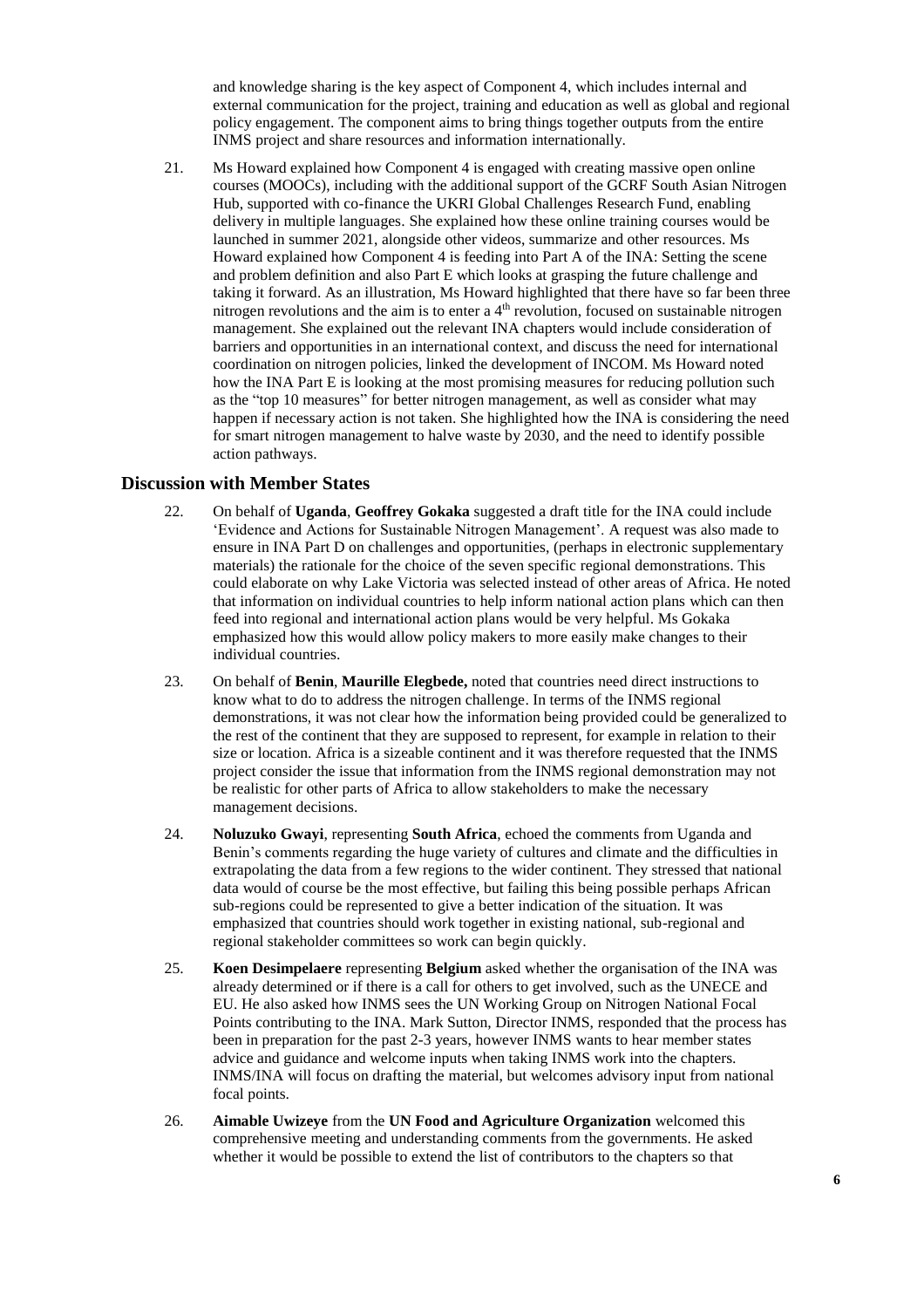countries not directly covered can input and review the chapters. He also commented that the range of the report and details presented is very ambitious and asked how confident INMS is of achieving its aims within the timeline. Mark Sutton responded by welcoming engagement from the countries. Mr Sutton explained that the INA is in the process of agreeing the authors and getting broad involvement; the INA aimed keep pressing forward despite the COVID challenges.

- 27. **Anna Engleryd** representing **Sweden** considered that the INA would be a very useful product for countries and policy makers and she found the outline very comprehensive. She highlighted the importance of summaries, especially for policy makers. It was also commented that it is useful to show that action in one area can have benefits in others. As an example, the Ms Engleryd drew attention to the UNECE Air Convention, which aims to reduce pollution nitrogen for human health benefit, while offering parallel benefits for biodiversity. If it is possible, when looking at costs and benefits, she noted that the INA should seek to monetise the benefits of sustainable nitrogen management, which helps set priorities and targets.
- 28. **Noluzuko Gwayi** representing **South Africa** suggested that there are two approaches to better nitrogen management globally: one approach is bottom-up and the other is a top-down approach. She suggested that the INCOM and INA represent a top-down approach, however, there also needs to be a bottom-up approach as well. Ms Noluzuko emphasized that it is known that we need to move now. This means that we need to partner with other relevant MEAs, farmers, schools and civil society, so that awareness raising can start as soon as possible.
- 29. **Ağça Gül Yilmaz** representing **Turkey** urged the Working Group to become more involved with other ministries such as environment, agriculture, marine, transport and water. Public awareness is also very important, as well as giving individuals actions they can do in daily life to reduce nitrogen pollution.

# **Presentations on INMS from the Funder's Perspective**

- 30. **Isabelle Van der Beck**, presented on behalf of **UNEP**, the Implementing Agency of INMS, on the progress, successes and remaining challenges of INMS. Ms van der Beck highlighted that INMS is a huge initiative and endeavour, as a "targeted research project" of the Global Environment Facility (GEF). She emphasized how INA represents the first comprehensive global assessment across the nitrogen cycle. It is critical and helps answer questions and gives countries a framework for implementing sustainable nitrogen management and halve nitrogen waste. She noted that INMS and the INA also help provide evidence to support future interventions funded by GEF and other donors.
- 31. Ms van der Beck highlighted that the INCOM process needs to be informed by science, which is being brought together through the INA. She considered that INMS capitalises on the various UNEP processes such as UNEA and the Committee of Permanent Representatives, with the work of this project being elevated to the highest level of UNEP. In this regard, she highlighted a chapter in the UNEP 'Frontiers Report' that drew attention to nitrogen the nitrogen challenge and considered four options for future intergovernmental action on nitrogen.<sup>1</sup> She emphasized the conclusion from the INMS-4 High Level Segment,<sup>2</sup> that countries do not want a new convention on nitrogen, and therefore the INCOM process is being designed to help the existing conventions address the issue of nitrogen. Ms van der Beck anticipated that change will come from changing diets, farming practices and policies. She agreed that looking at the economics of nitrogen will be essential to support the INCOM process, and that there may be an option to include the opinions and case studies from different sectors into INCOM.
- 32. **Steffen Hansen**, from the Global Environment Fund (**GEF**), commented on the progresses of INMS from the perspective of the funder GEF. He noted that the structure and 'theory of change' of INMS is very impressive, emphasizing that GEF have been a supporter of

<sup>1</sup> *The Nitrogen Fix: From nitrogen cycle pollution to nitrogen circular economy*. Chapter 4, in *UNEP Frontiers 2018/19*: <https://wedocs.unep.org/handle/20.500.11822/27543>

<sup>2</sup> Summary of the High-Level Segment of INMS-4, Nairobi (29-30 April 2019):

[http://www.inms.international/sites/inms.international/files/INMS-4%20Summary%20Report%20of%20high](http://www.inms.international/sites/inms.international/files/INMS-4%20Summary%20Report%20of%20high-level%20segment%20(30%20July%202019)%20(002).pdf)[level%20segment%20\(30%20July%202019\)%20\(002\).pdf](http://www.inms.international/sites/inms.international/files/INMS-4%20Summary%20Report%20of%20high-level%20segment%20(30%20July%202019)%20(002).pdf)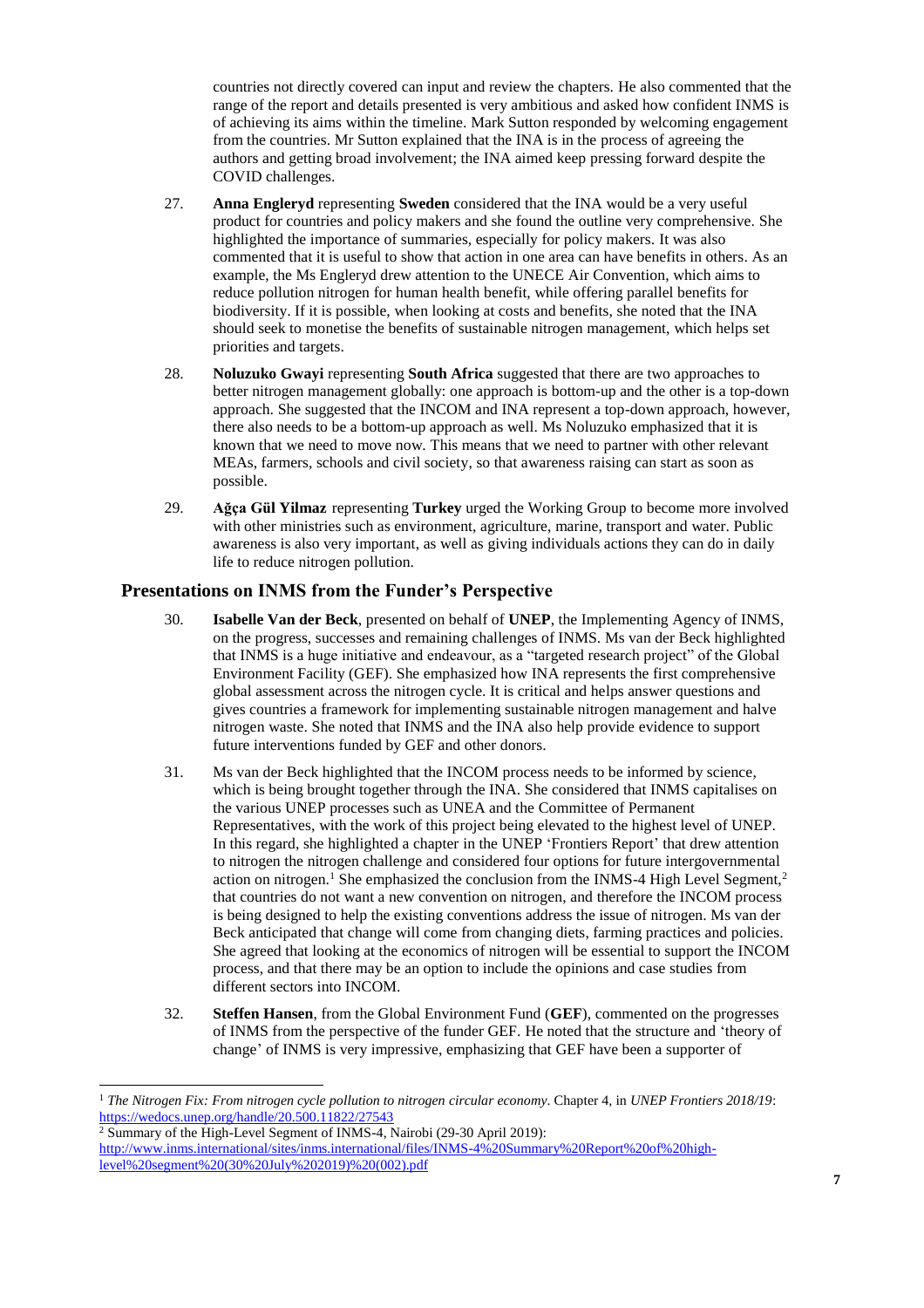nitrogen management for a long time. However, he noted that the involvement of GEF is usually in intervening in the management of an individual water basin, not on an international level. Mr Hansen emphasized that GEF is only successful due to its partnerships, and that INMS has enabled the global level approach which is needed. He added that GEF works with donor countries to help facilitate a number of investments and unfortunately public funding is very scarce. Therefore, GEF looks at more-integrated ways to develop solutions to global issues, including facilitating transboundary actions. Mr Hansen noted how INMS is at the forefront of how to address nitrogen better which affects almost all water bodies on earth. He suggested that INMS should also help inform the new GEF strategy, which starts negotiations in autumn, to make sure future projects address the nitrogen challenge.

### **Nitrogen Song**

-

33. The meeting session finished with a discussion and performance of the 'Nitrogen Song' by **Grammy® Winner Ricky Kej**. Ricky Kej and Mark Sutton explained how the song had developed following engagement during World Environment Day 2018 in India, followed up during farm and village visits focused on zero budget natural farming. As a passionate environmentalist and UN representative, Ricky explained that nitrogen is not talked about enough. He stressed that we need to be serious about the nitrogen challenge now more than ever, where the COVID-19 pandemic shows we are capable of behavioural change. He considered that nitrogen is the forgotten piece of the puzzle for solving climate change. Ricky highlighted that every piece of music he makes is about the environment. He explained how the 'Nitrogen Song' is upbeat to get children singing in schools: nitrogen is "everywhere and invisible" and the song is about finding balance and making nitrogen cool.<sup>3</sup>

# **F. Summary of Session 2: What do we need from inter-convention nitrogen coordination?**

### **Presentations from the Conventions on the Inter-convention Nitrogen Co-ordination Mechanism (INCOM)**

- 34. **Mark Sutton**, Director INMS, summarized the previous session (Monday 8<sup>th</sup> June) and introduced the current work to develop the Inter-convention Nitrogen Co-ordination Mechanism (INCOM). He emphasized the outputs of INMS, the plans for the INA and also the forward-look at sustainable nitrogen management, including financing perspectives from UNEP and GEF. Summing up, he recalled comments from the previous day, including the relevance of adding country-level estimates to the INA, and involving country experts to maximise representativeness and buy-in, as well as nominating further reviewers and additional co-authors. Mr Sutton noted that nitrogen is a transboundary issue and there needs to be an exploration on how an action in one country benefit others. He agreed that there is also a need for good summaries with the INA, especially for policy makers. He also noted the need to consider the impact of COVID-19 as part of future perspectives. He highlighted the potential for INA to engage with business, with opportunity for additional products such as a specific 'Summary for Business', subject to resources.
- 35. Mr Sutton summarized the tasks for the session including:
	- a. Gathering input from countries and conventions on how to make INCOM most useful.
	- b. To agree that the Working Group establish a 'Task Team' to develop proposals for the Terms of Reference (TOR) of INCOM,<sup>4</sup> to be reported back for later discussion by the Working Group.
- 36. Mr Sutton reiterated the feedback from the UNEA resolution on Sustainable Nitrogen Management (UNEP/EA.4/Res.14) taken forward by INMS-4 (note <sup>5</sup>), that INCOM needs to address the fragmentation of international conventions across the nitrogen cycle, with a consensus to improve coordination, cooperation and communication among existing conventions and their member states, which could help in improving coherency of actions,

<sup>3</sup> *The Nitrogen Song* can be accessed on YouTube at: <https://www.youtube.com/watch?v=RS3-Sa8oaKo>

<sup>&</sup>lt;sup>4</sup> NWG Briefing-1/Inf.Doc.2[: https://apps1.unep.org/resolution/UNEP-Nitrogen-Working-Group](https://apps1.unep.org/resolution/UNEP-Nitrogen-Working-Group)

<sup>5</sup> See:<https://www.unep.org/environmentassembly/proceedings-report-ministerial-declaration-resolutions-and-decisions-unea-4>and Note 2, above for the INMS-4 summary report.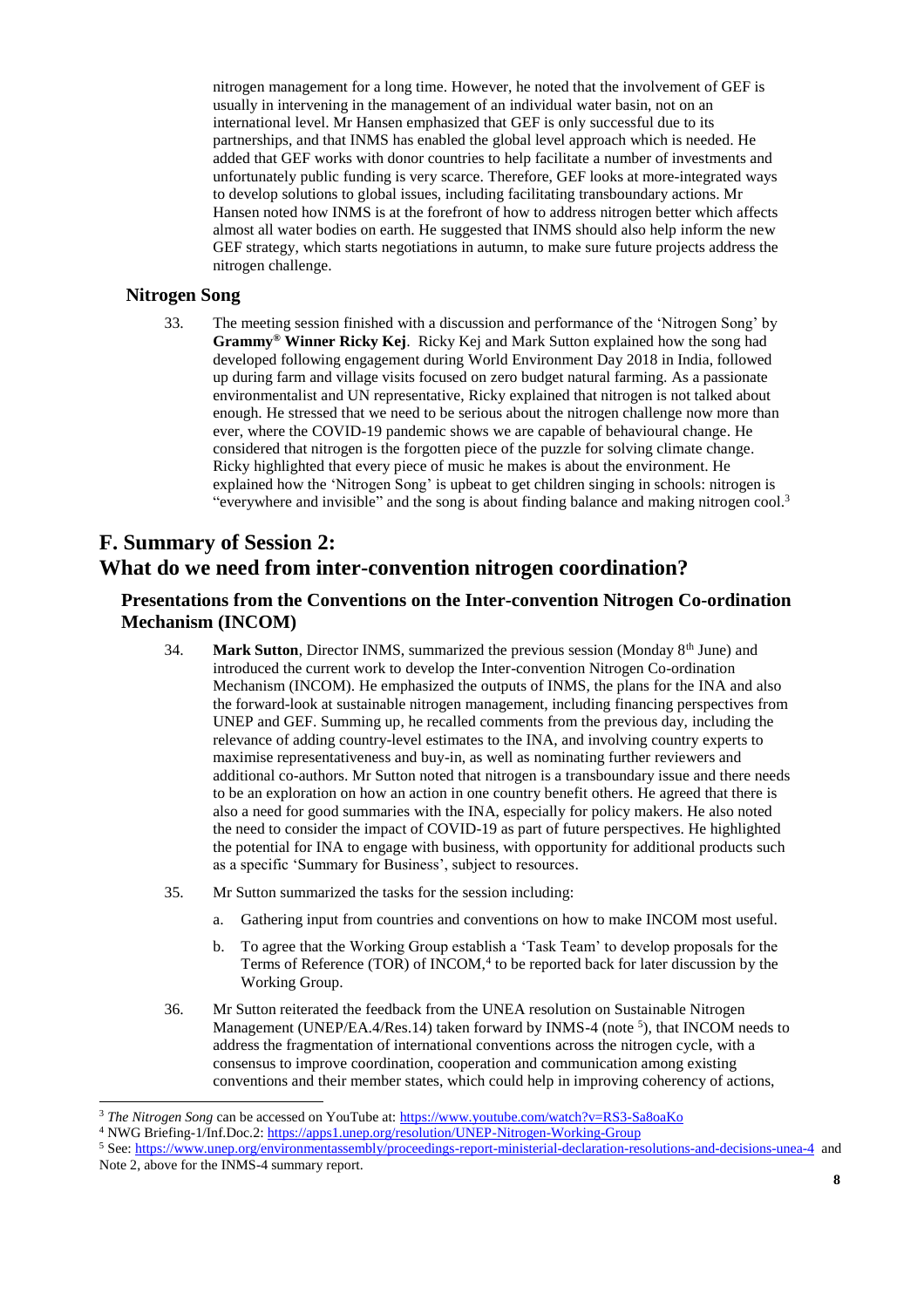international awareness and the sharing of solutions.

- 37. The participants were introduced to **Mahesh Pradhan** and **Milcah Ndegwa** from the **UNEP** Ecosystem Division, as the Focal points for UNEA Resolution 4/14 on Sustainable Nitrogen Management. Mr Pradhan emphasized his role as Secretariat to the Global Partnership on Nutrient Management (GPNM), which is a multi-actor partnership, encouraging collaboration across the different sectors of science, policy and business. Ms Ndegwa welcomed the strong international engagement in the Nitrogen Working Group and how this was building the basis for effective cooperation. They welcomed the attendance by representatives from across the regions to working at how to mainstream sustainable nitrogen management into policy, and emphasized the invitation for member states interested to join the Task Team to develop the TORs for INCOM.
- 38. On behalf of the Secretariat of the **United Nations Convention on Biological Diversity, David Cooper** presented the needs and goals for nitrogen management to protect biodiversity. He welcomed the increased attention on nitrogen and improved co-ordination between the conventions. Mr Cooper highlighted that excess nutrients are among the major drivers of biodiversity loss, while nitrogen supply is also essential to function of ecosystems. He noted that nitrogen is over double the natural levels and if business as usual scenarios occur into the future, then nitrogen is likely to double again, affecting plants, soil microbes and aquatic systems. He described how this excess nitrogen causes algal blooms and eutrophication, which damages fisheries and impacts food security, while threatening sensitive habitats such as coral reefs. Mr Cooper emphasized how nitrogen also links to sustainable agriculture, with sustainable nitrogen management is vital to reach the UN Sustainable Development Goals (SDGs) for 2030.
- 39. Mr Cooper, noted that nitrogen was introduced into the convention in 2004 through Biodiversity Target 8. This stated that nitrogen needs to be brought to levels that are not detrimental to ecosystem function. He noted that some regions have put measures in place, but we are still at globally bad levels, especially in Central America and South Asia. He recognized however, that there are good examples which we need to build on, such as zero budget natural farming which has been used in India. China also had a study with 100 researchers and 200,000 extension agents and millions of farmers which showed that it is possible to yield while reducing nitrogen use. He noted that China has been phasing out direct fertiliser subsidies. Mr Cooper suggested that there is a need for subsidy reform to decouple supporting farmers and increased fertiliser use. He also noted a role for natural ecosystems and nature-based solutions to reduce downstream pollution: waste is in no one's best interest and therefore it is a common goal.
- 40. Mr Cooper recommended we ask ourselves if we could we be more ambitious with our targets. The Convention on Biological Diversity was to meet during 2020 in Kunming, China, but instead due to the COVID-19 pandemic it will be held later. He emphasized that negotiations are ongoing and the convention is drafting targets to reduce nutrient pollution by 50%.
- 41. Mr Cooper recognized that there is also a need for a good set of indicators to monitor process and viable pathways to reduce waste further. He noted that the scientific bodies of the convention are to meet in October/November 2020 to look at the rationale for these new targets, with a focus on highlighting the direct and indirect health impacts of excess nutrients. He recognized that nitrogen has so many impacts on ecosystems, as well as health impacts, so integrating this issue into the broader health issue is very important.
- 42. On behalf of **UNECE Convention on Long-Range Transboundary Air Pollution (Geneva Air Convention)**, **Anna Engleryd**, Chair of the Executive Body of the Convention, presented on the needs for air pollution mitigation related to nitrogen. She noted that the convention was established in 1979, being the oldest multi-lateral environmental convention in the world. She explained how the convention works to reduce impacts on ecosystems and health and puts limits on substances such as emissions of nitrogen oxides  $(NO<sub>x</sub>)$  and ammonia  $(NH<sub>3</sub>)$ . Ms Engleryd highlighted how nitrogen pollution is transported by through the atmosphere with deposition causing acidification, eutrophication and particulate matter, which in turn cause damage to crops, ecosystems and human health. Ms Engleryd explained that the convention has established the Task Force on Reactive Nitrogen (TFRN), which, since 2007, has used technical information to inform policy processes and protocols. She noted that there has been a substantial reduction in nitrogen pollution Europe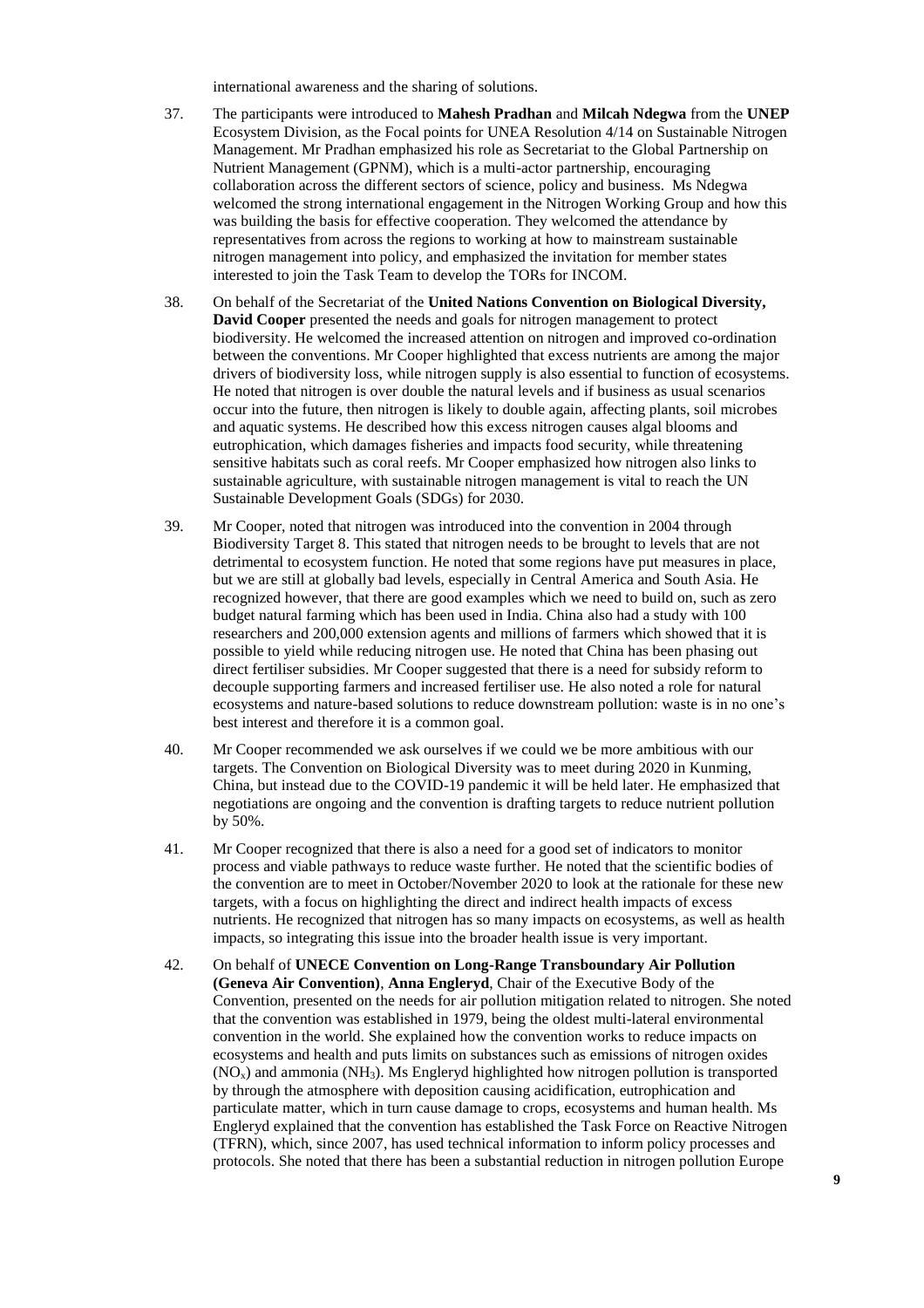since 1990, however many ecosystems are still damaged while secondary formed particles are still impacting health. She pointed to the convention long-term strategy up to 2030, which includes action on nitrogen and increasing co-operation with countries outside the UNECE region.

- 43. On behalf of the Convention, Ms Engleryd greatly welcomed the Colombo Declaration and the UNEA-4/14 resolution on sustainable nitrogen management. She emphasized that we need to better understand the ecosystem recovery process for nitrogen, the role of nitrogen on health impacts of air pollution and the effect of climate change on nitrogen compounds. She highlighted the need to identify and address barriers to better nitrogen management, especially within the agricultural sector, and especially during COVID-19.
- 44. Ms Engleryd recognized the need for improvement in communication of the nitrogen challenge with stakeholders such as the agriculture industry. She suggested that governments should focus on build-on existing policy platforms and agreements. She welcomed the INCOM concept, which could help us to better reflect, estimate and understand reducing nitrogen emissions across sectors and conventions. She noted that it is also important to see how action in one area affects others. For example, we need to make it clear to countries that action on nitrogen works to help reach existing agreements and targets. Ms Engleryd highlighted the need to share tools, knowledge, models and methods on nitrogen science, and welcomed that the proposed INCOM Task team included representatives from INMS, member states and conventions.
- 45. **Dirk Nemitz**, representing the Secretariat of the **UN Framework Convention on Climate Change**, presented on climate, nitrogen, the Koronivia Process and the road to COP26. He noted that mitigation of nitrous oxide  $(N_2O)$  emissions is being considered by the Koronivia process, following up Decision 4/ CP.23 regarding the joint work on agriculture under SBSTA and SBI. He recognized that the agricultural industry is very wide and diverse, and society needs a more holistic approach to managing nitrogen. Mr Nemitz emphasized the need to consider the vulnerability of agriculture to climate change and create pollution reduction approaches that also address food security. Mr Nemitz reported that, in 2018, the convention adopted a roadmap on six topics. This included consideration of how to deal with nitrogen among submissions from parties and observers, as well as an in-session workshop held at COP26 in Madrid. The process engaged with farmers, gender, youth, local communities, indigenous communities and looked to ensure that relevant stakeholders were involved in the workshops. He noted that there is also a special role for GEF and smaller funders in this process.
- 46. Mr Nemitz reported that the Koronivia workshop is also planned to take place at COP 26 in November 2021 Glasgow, on improved nutrient use and manure management. He reported that 11 submissions from countries and 11 from observers were made at the COP-25 Madrid workshop on nutrient management. Mr Nemitz highlighted the massive losses of nitrogen are due to inefficient use, which needs to be reduced to fight climate change, environmental degradation and to improve economic performance. Mr Nemitz mentioned other workshops under the Koronivia Process planned for October 2020 and November 2020 on livestock management, socioeconomic factions, land and water management. He noted that a nitrogen workshop report could be considered which to focus on scaling up and implementation.
- 47. **Habib El-Habr**, coordinator of the **Global Programme for Action on the Protection of the Marine Environment from Land-based Activities (GPA)** presented on action to protect the coastal and marine environments from nutrient pollution. He noted that GPA focuses on nutrient management, wastewater and marine litter, with past work on managing persistent organic pollutants (POPs), heavy metals and more. He drew attention to the UNEA 4/11 Resolution on protecting the marine environment from land-based activates,<sup>6</sup> which looks at enhancing capacity building and collaboration with relevant stakeholders such as civil society. He noted that Indonesia submitted the resolution and they have developed a regional activity centre in Bali for clean seas.
- 48. Mr El-Habr, reminded the participants that the focal point of the UNEA-4/14 resolution on Sustainable Nitrogen Management is provided in UNEP by the Secretariat of the GPNM. He noted that since adoption of the resolution, the CPR subcommittee met on the  $7<sup>th</sup>$  Oct 2019 in Nairobi, Kenya. Following activities included **Launch of the UN Global Campaign on**

<sup>6</sup> See note 5.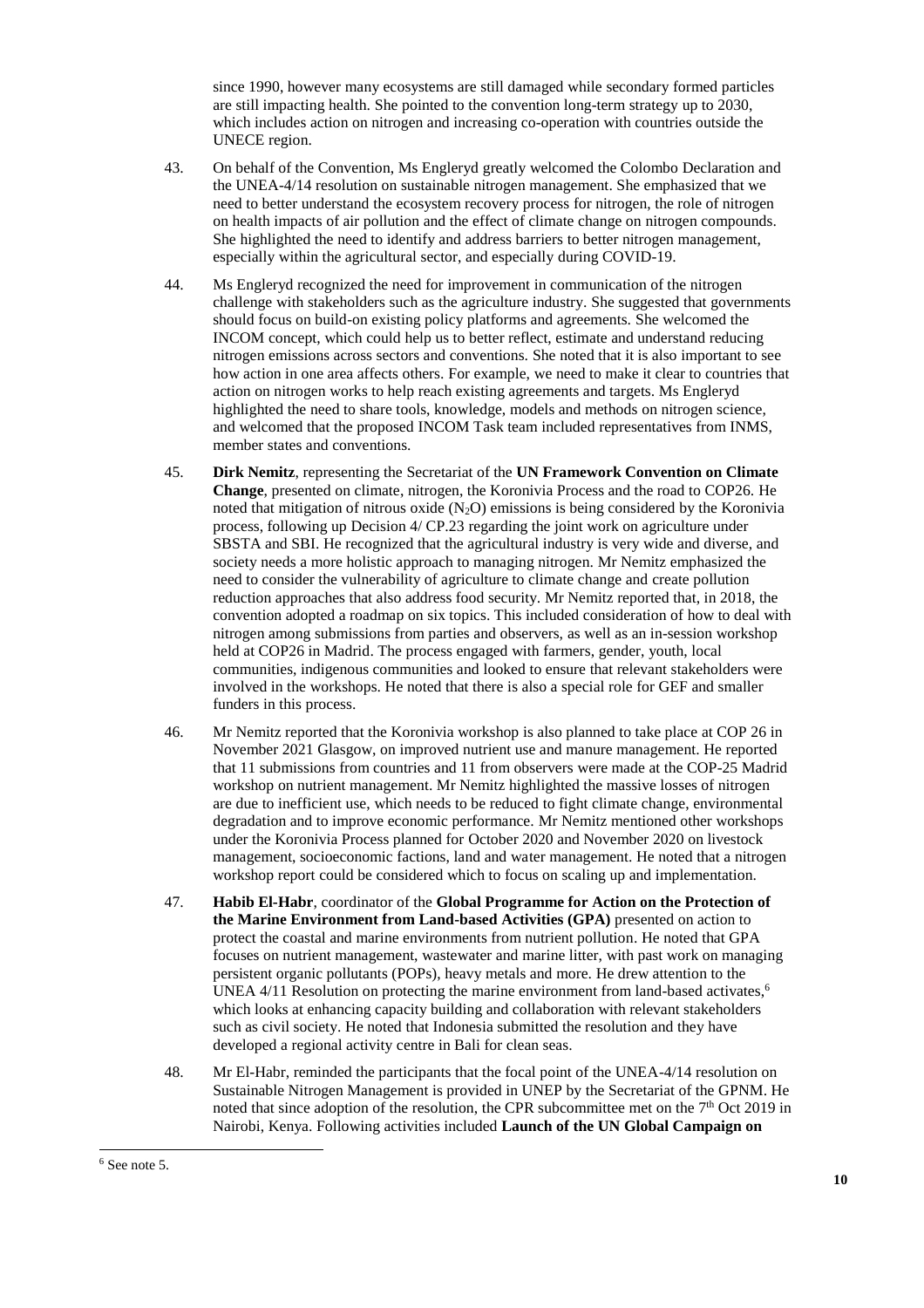**Sustainable Nitrogen Management,** Colombo, Sri Lanka (October) and the formation of this UNEP Nitrogen Working Group. He reported that 1400 people attended the inaugural session of the Colombo 'Nitrogen for Life' event including Joyce Msuya, the Deputy Executive General of UNEP, and the Speaker of Parliament of Sri Lanka. Over 30 countries participated and 14 have formally adopted the resulting **Colombo Declaration**<sup>7</sup> which has the ambition to halve nitrogen waste by 2030. He noted that the declaration aims to mobilize policies on sustainable nitrogen management including emphasis on developing the circular economy for nitrogen, which connects numerous UN SDGs. Mr El-Habr highlighted that the launch also included the premiere of the 'Nitrogen Song' by Grammy® Winner Ricky Kej.

- 49. Mr El-Habr recalled that the **Roadmap for Action on Sustainable Nitrogen Management** 2020-22 (see note <sup>8</sup>) was discussed at this meeting and endorsed by the resulting Colombo Declaration. He suggested that this be considered as a 'living document' building on the UNEA 4/14 resolution. The roadmap proposes actions for acting on the resolution, coordinating platforms of scientific evidence, facilitating capacity building and preparing the way for UNEA-6, including development of a financing plan, options for better nitrogen management and the INCOM development process.
- 50. **Sophia Mylona**, UNEP Ozone Secretariat, provided an overview of the relevance of nitrous oxide for the Ozone Treaties, which comprise the **Vienna Convention on the Protection of the Ozone layer** and its **Montreal Protocol** on Substances that Deplete the Ozone Layer. The Vienna Convention was adopted in 1985 to protect human health and the environment from the adverse effects of human activities on the ozone layer, such as the production and use of various man-made synthetic gases which had been found to destroy ozone. Ms Mylona noted how the ozone layer shields life on earth from the harmful UV radiation from the sun, which can cause cancer and cataracts in humans and can damage ecosystems. She reported that the Vienna Convention is a framework Convention promoting cooperation by means of systematic observations, research and information exchange on ozone-related issues and adoption of legislative or administrative measures to protect the ozone layer. By Article 3 of the Vienna Convention parties undertake to promote or establish joint programmes for the observation of the state of ozone layer and related parameters. Such parameters include nitrogen substances which have the potential to modify the chemical and physical properties of the ozone layer such  $N_2O$  and  $N_3N_3$ . Ms Mylona indicated that sources of N2O are predominantly natural, but other anthropogenic contributions are becoming increasingly important.<sup>9</sup> Being the primary source of stratospheric  $NO<sub>x</sub>$ ,  $N<sub>2</sub>O$  plays a vital role in controlling the abundance of ozone in the stratosphere.
- 51. Ms Mylona noted that the Montreal Protocol, adopted in 1987, identified and banned many chemicals to date including ozone-depleting substances (ODS), such as chlorofluorocarbons (CFCs), halons, methyl chloroform, methyl bromide, HBFCs, HCFCs and more recently HFCs that are used as ODS substitutes in many applications and do not harm the ozone layer but are powerful greenhouse gases. She noted that the Protocol controls consumption and production of these substances, not emissions, through a common but differentiated approach where reductions are carried out first by developed nations, allowing developing countries to follow with a delay of about 10 years. She noted that there have been 7 Montreal adjustments to accelerate reductions and 5 amendments to control new chemicals. Under the Protocol, there are three assessment panels: the Scientific Assessment Panel (SAP), the Environmental Effects Assessment Panel and the Technology and Economic

<sup>7</sup> Launch of United Nations Global Campaign on Sustainable Nitrogen Management, 23-24 October 2019, Colombo, Sri Lanka. <https://apps1.unep.org/resolution/node/286>

<sup>8</sup> Se[e https://apps1.unep.org/resolution/node/286](https://apps1.unep.org/resolution/node/286) :

a. UNEP-SL/UNGC/ Res.L.14/4. Concept note to the Roadmap:

[https://apps1.unep.org/resolution/uploads/roadmap\\_for\\_action\\_on\\_sustainable\\_nitrogen\\_management\\_concept\\_note1.1\\_draft](https://apps1.unep.org/resolution/uploads/roadmap_for_action_on_sustainable_nitrogen_management_concept_note1.1_draft.pdf) [.pdf;](https://apps1.unep.org/resolution/uploads/roadmap_for_action_on_sustainable_nitrogen_management_concept_note1.1_draft.pdf)

b. Revised Roadmap itself:

[https://apps1.unep.org/resolution/uploads/roadmap\\_for\\_action\\_on\\_sustainable\\_nitrogen\\_management\\_roadmap1.1.pdf](https://apps1.unep.org/resolution/uploads/roadmap_for_action_on_sustainable_nitrogen_management_roadmap1.1.pdf) <sup>9</sup> Further information is available in the UNEP report, *Drawing down N2O* from 2013:

[https://wedocs.unep.org/handle/20.500.11822/8489,](https://wedocs.unep.org/handle/20.500.11822/8489) see page x: "Natural emissions including those from terrestrial, marine and atmospheric sources are estimated at roughly 11 Tg N<sub>2</sub>O-N/yr (uncertainty range: 10.2 to 12.1). However, these emissions do not lead to a build-up of N2O in the atmosphere because the atmosphere and biosphere have adjusted to them over a long period of time. A best estimate of current total gross anthropogenic emission is 6.2 Tg N<sub>2</sub>O-N/yr, while a best estimate of current total net anthropogenic emissions is 5.3 Tg N<sub>2</sub>O-N/yr (taking into account reduced emissions due to land-use change)."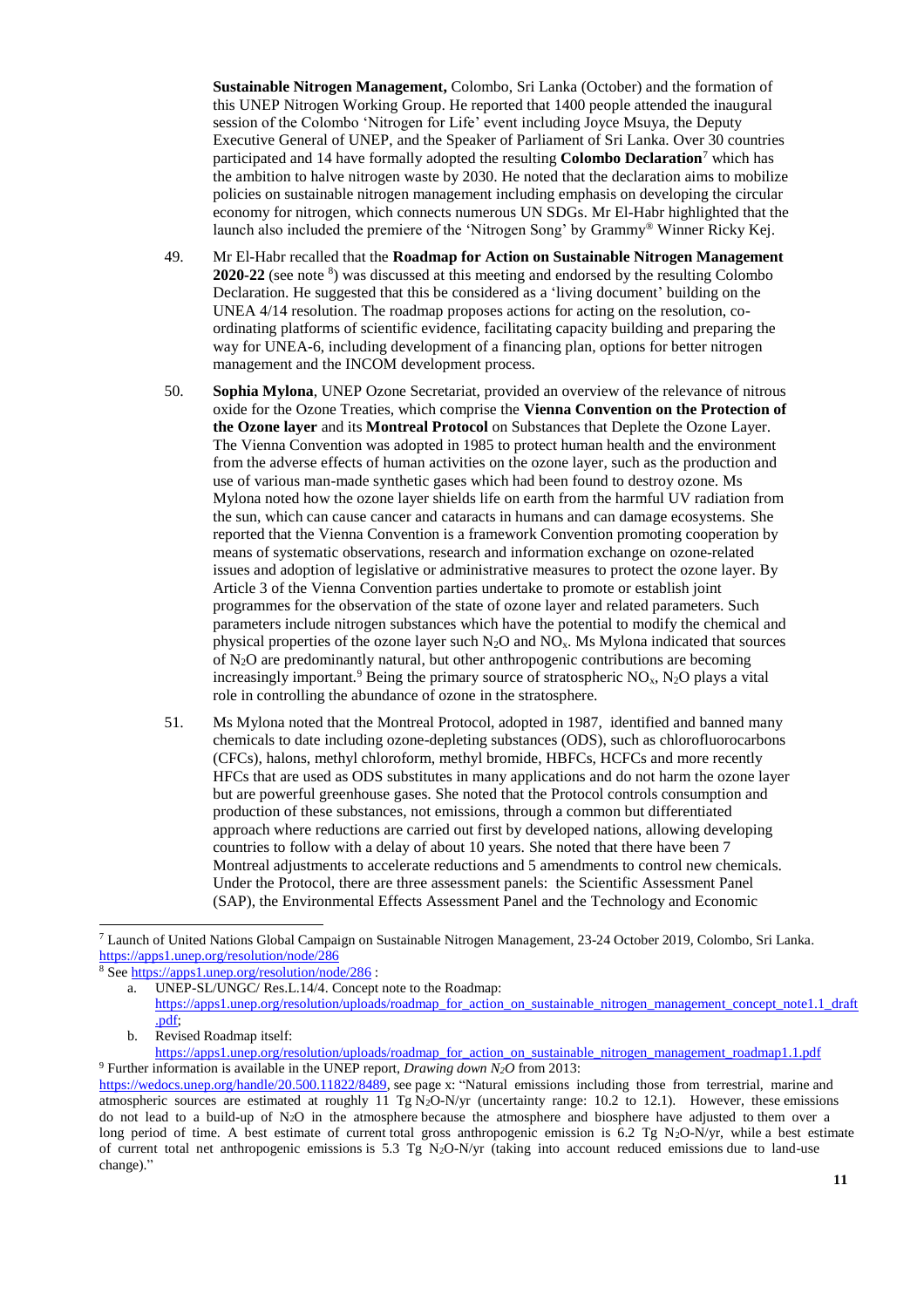Assessment Panel (TEAP). These Panels produce comprehensive assessment reports on ozone-related issues every four years as well as various other reports at the request of the parties. Ms Mylona highlighted that, in its recent 2018 Quadrennial Assessment report on Ozone Depletion<sup>10</sup>, the SAP reiterated their earlier findings that increasing  $CO_2$  and CH<sub>4</sub> are estimated to increase global ozone levels, while increasing N2O are estimated to deplete stratospheric ozone. The report noted how  $N_2O$  is growing steadily at 0.8 ppb per year. Ms Mylona emphasized that future emissions of  $CO<sub>2</sub>$ , CH<sub>4</sub> and N<sub>2</sub>O levels will be very important to the future of the ozone layer, where mitigation of  $N_2O$  would have a small to modest benefit in protecting the ozone layer in coming decades. However, Ms Mylona emphasized that it is hard to make accurate assessments of the fate of ozone layer in the future due to the wide range of possible future levels of  $CO<sub>2</sub>$ , CH<sub>4</sub> and N<sub>2</sub>O.

- 52. **Aimable Uwizeye**, representing the **United Nations Food and Agriculture Organisation** (FAO), presented on the relevance of international coordination to mitigate nitrogen pollution in global livestock systems. He noted that food waste is a massive problem and there is a need to improve nitrogen use in agriculture systems. He emphasized that multistakeholder initiatives are important, as well as livestock environmental assessments. Mr Uwizeye considered that, through performance partnerships, a global agenda for sustainable livestock can be created, while the circular bio-economy offers cost-effective solutions for the sustainability of food systems. Mr Uwizeye concluded that nitrogen pollution deserves a global convention with a prominent role of livestock scientists and stakeholders to address the multifaceted aspects of nitrogen pollution. He recommended that INCOM needs to be inclusive with not just government representatives, but different stakeholders as observers.
- 53. **Ana Islas Ramos**, representing the **United Nations Food and Agriculture Organisation**, presented on Information and Co-ordination needs for nitrogen, food and health. Ms Ramos emphasized that there is a global challenge of malnutrition, as well as the sustainability of food production and consumption. The reported that the World Health Organisation (WHO) has created guiding principles for Sustainable Healthy Diets<sup>11</sup> as 821 million people suffer from hunger with 2 billion in moderate or severe food insecurity and 2 billion people lack key micronutrients like iron or Vitamin A. As part of this, she noted that 88% of countries face a malnutrition burden. Ms Ramos, reported that dietary risks are also a major risk factor of disease as well as air pollution, high blood pressure and child/maternal malnutrition, food consumption also impacts greenhouse gas (GHG) emissions. She noted that, in high income countries, meat/fish/dairy emissions, make up 70% of food-related emissions; a shift is needed to meet the challenges of malnutrition, land degradation and reduction of biodiversity, otherwise this generation will live less-well than their parents. Ms Ramos emphasized that FAO/WHO's Sustainable Healthy Diet Principles promote well-being and focus on options with low environmental impact that are easily accessible, equitable, culturally acceptable and affordable. From a health aspect, she noted that a sustainable healthy diet can include moderate amounts of eggs, poultry, fish, and a small amount of red meat are good for health. She noted that GHG emissions need to be reduced and reducing food loss and waste is very important. In addition, a Global Nutrition and Food Systems Agenda was an output of ICN-2 which was jointly organised by FAO and WHO in November 2014.<sup>12</sup> Ms Ramos reported upcoming events that could be of interest, including the Tokyo: Nutrition for growth Summit 2020, where the aim is to secure meaningful commitments for nutrition through safe, sustainable and healthy diets, while the UN food systems summit was scheduled for 2021.

### **Statements from Member States**

l

54. **Ramesh Ramachandran**, Director of the National Centre for Sustainable Coastal Management and chair of the UNEP GPNM, reported on the national perspective of **India**. He reported that the First Indian Nitrogen Assessment was launched in 2017 and is currently being updated by the UKRI GCRF South Asian Nitrogen Hub (SANH). Mr Ramesh noted

<sup>&</sup>lt;sup>10</sup> 2018 Quadrennial Assessment of Ozone Depletion[: https://ozone.unep.org/assessment-reveals-healing-ozone-untapped-potential](https://ozone.unep.org/assessment-reveals-healing-ozone-untapped-potential-climate-action)[climate-action](https://ozone.unep.org/assessment-reveals-healing-ozone-untapped-potential-climate-action)

<sup>&</sup>lt;sup>11</sup> Guiding Principles for Sustainable Healthy Diets, FAO and WHO: <https://www.fao.org/documents/card/en/c/ca6640en/> <sup>12</sup> FAO/WHO Second International Conference on Nutrition (ICN2): [https://www.who.int/news-](https://www.who.int/news-room/events/detail/2014/11/19/default-calendar/fao-who-second-international-conference-on-nutrition-(icn2))

[room/events/detail/2014/11/19/default-calendar/fao-who-second-international-conference-on-nutrition-\(icn2\)](https://www.who.int/news-room/events/detail/2014/11/19/default-calendar/fao-who-second-international-conference-on-nutrition-(icn2))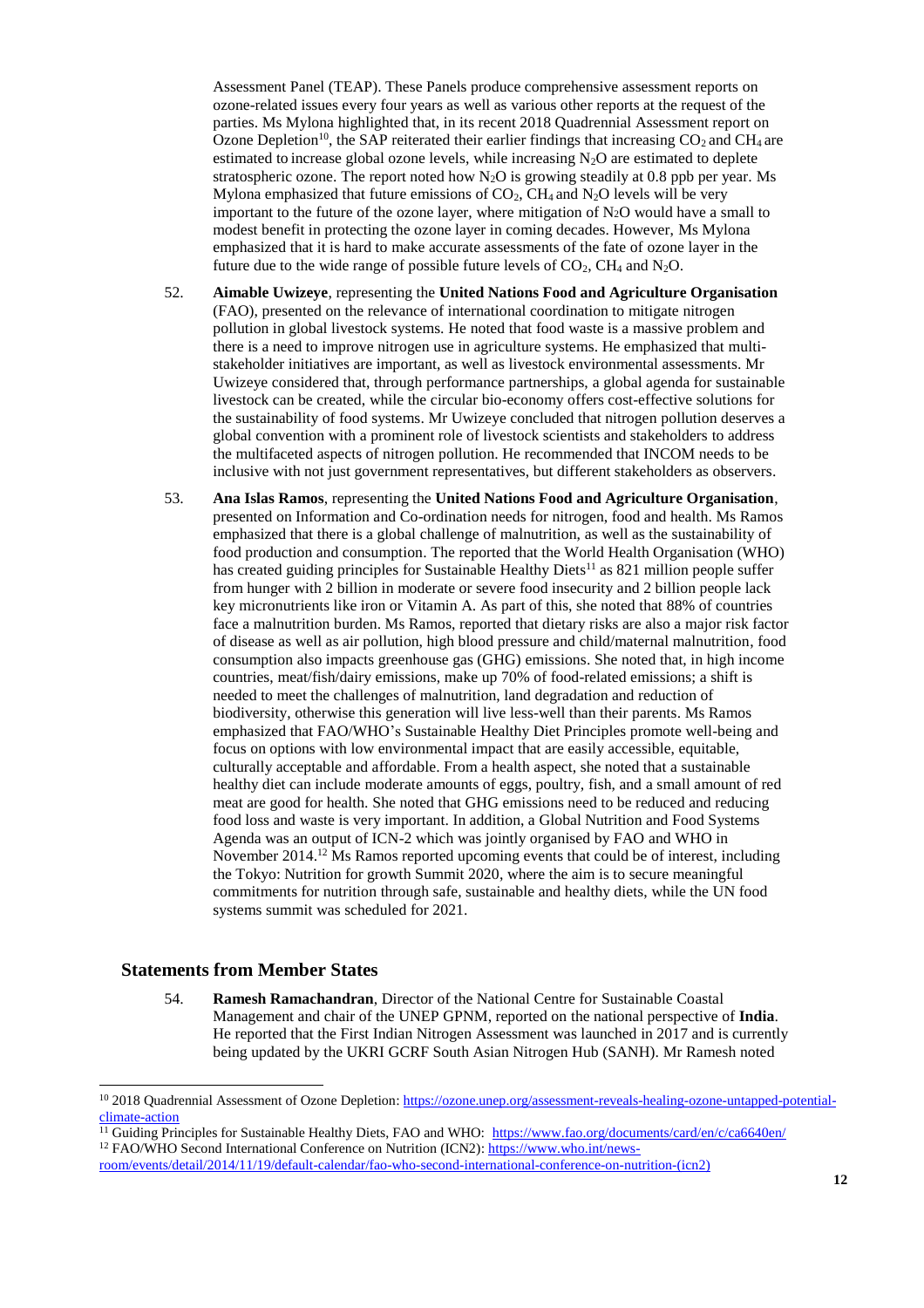that India has many challenges, with  $NO<sub>x</sub>$  emissions in India being 11-fold higher than  $N<sub>2</sub>O$ emissions. He noted that  $NH_3$  is contributing to particulate matter, while nitrogen deposition is contributing to hypoxia and eutrophication in water bodies, alongside point and diffuse water pollution sources, which are affecting both sides of India. Mr Ramesh noted that there have been many nitrogen initiatives, such as the neem coated urea policy which aims to slow down urea consumption, and reduce nitrogen pollution. He reported that there is also action to replace traditional fuel cars with electric vehicles and efforts to reduce emissions from waste.

- 55. Mr Ramesh, noted that a national committee in India has also been established to oversee sustainable nitrogen management. The key players in assisting India's sustainable nitrogen management include the UN legal instruments, UN bodies, UKRI GCRF SANH, GEF-UNEP INMS and former GEF/UNEP Global Nutrient Cycles project (GNC) and other international scientific bodies. He emphasized the need for robust, inclusive and transparent intergovernmental and stakeholder engagement to succeed. He suggested that UNEP Nitrogen Working Group should meet at least once to facilitate the exchange of issues and challenges faced by each country. He emphasized that meetings of the International Nitrogen Initiative, the ToR 'Task Team' and INCOM should would be important to ensure scientific inputs to developing the policy process.
- 56. **Gamini Wijesinghe** reported on the national perspective of **Sri Lanka** for sustainable nitrogen management. He emphasized that nitrogen expresses life on the planet, while the security of a nation is not just on military terms, but all aspects of life, including food, health care, agriculture, environment and education. As Mr Wijesinghe highlighted, nitrogen relates to all these aspects. Mr Wijesinghe, noted that the Colombo Declaration works to address these issues.<sup>13</sup> He reported that Sri Lanka has established an Inter-ministerial task force and Intra-ministerial action group and expert group to work on nitrogen. As Mr Wijesinghe summarized: We need clear, convincing, scientific messages on nitrogen linked to national security and nitrogen's importance to reach the SDGs.
- 57. **Naiana Milea** reported on the national perspective of **Romania**. She noted that Romania has invested a lot in sustainable nitrogen management as 1/3 of the Danube, which flows into the black sea comes from Romania. Ms Milea noted that the Government of Romania started working with farmers in 2002 to control nitrogen losses, which included 3 GEF projects. These had examined what are the best investments for nitrogen reduction, soil and water protection and assisting farmer behavioural change. They concluded that investments in manure management, sewage and improvement in water monitoring systems are important, as well as institutional strengthening.
- 58. Ms Milea noted that Romania is home to the biggest European farm, but there are also one million farmers each with less than one hectare. She emphasized the need to support smallholder farmers and those who farm not just for subsistence, but also as part of cultural traditions. Ms Milea noted that in Romania there are 3 million small holder farmers and nitrogen losses from these farms are important. Knowledge exchange networks, public information as well as communal and individual platforms have been created to help create change. These activities had found that community-level solutions, farmer training, information dissemination and phone and email giving ongoing support help achieve results. Through farmers associations the government found that it can acknowledge local priorities and find socially acceptable pollution mitigation measures. Ms Milea emphasized that scientific innovation and practice need to work with communities in order to best manage nitrogen.
- 59. **Stefanie Wolter** reported on the national perspective of **Germany**. Germany has high nitrogen emissions such as nitrate in ground water in rural areas and nitrogen levels are exceeded in urban areas. She reported that an integrated approach is need to reduce crosssectoral pollution. Germany has an action program with a national nitrogen target for 2030. Germany aims to close the gap between current levels and future targets by identifying reduction measures. An action program will be drafted soon in summer and which is expected to be signed late next year. The INI conference was going to be in Berlin in May this year, however it has been postponed to 2021 due to the COVID-19 pandemic.<sup>14</sup>

l  $13$  See note 7.

<sup>&</sup>lt;sup>14</sup> 8<sup>th</sup> Global Nitrogen Conference:<https://ini2021.com/>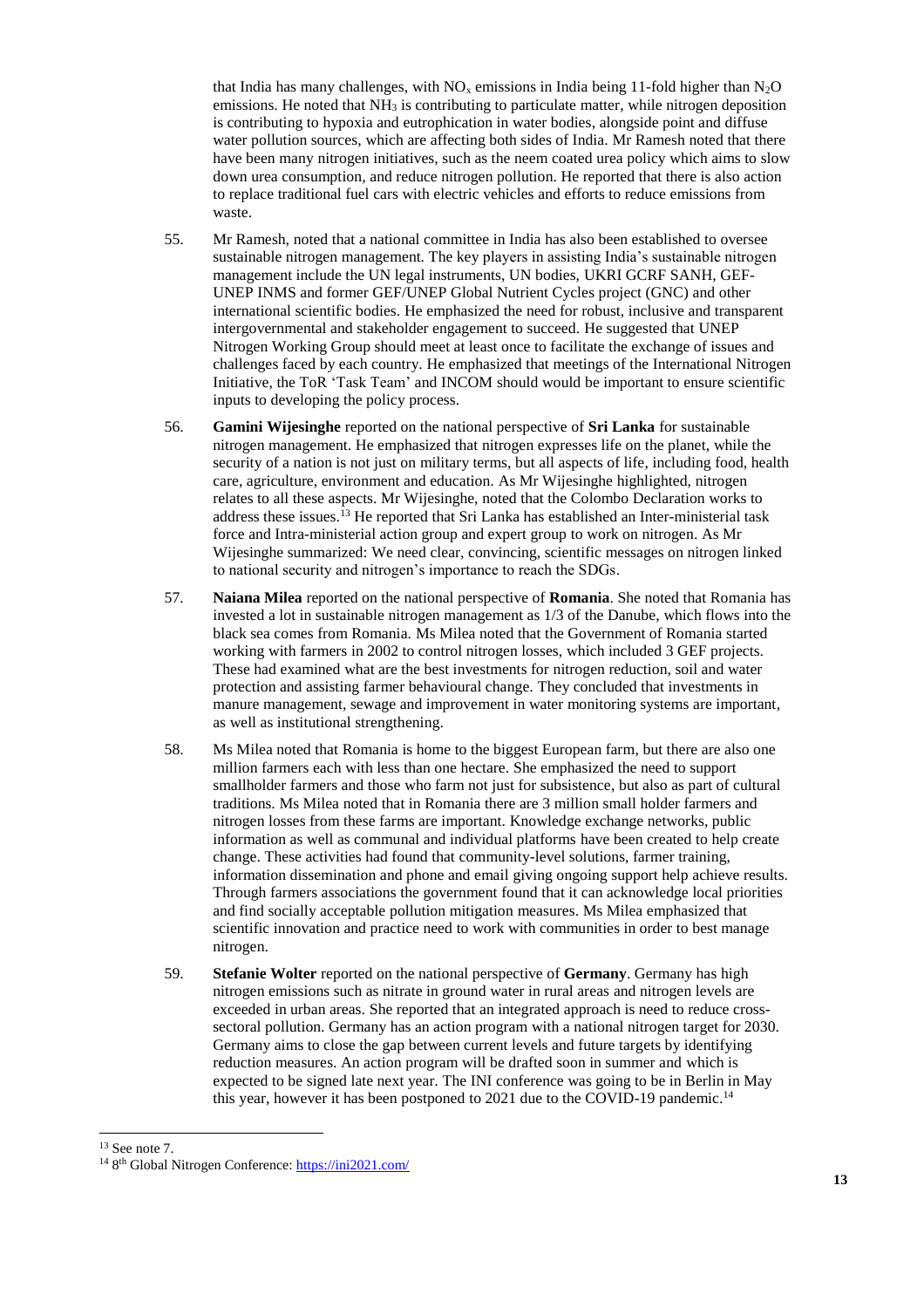- 60. **Maurille Elegbede** described the national perspective of **Benin**. Nitrogen in Benin is agricultural and with high usage of nitrogen fertiliser, which are understood to impact water quality. They reported that effective organisation is lacking to manage emissions, and it is not possible to determine nitrogen levels. Conversely, data are available on greenhouse gases. It was proposed that a regional committee representing West Africa would be helpful, which can look at impacts for the whole region.
- 61. **Craig Drury** made a statement on the national perspective of **Canada**. He reported dthat nitrogen management is critical in Canada, as shown by agricultural and environmental indicators. There have been changes in many nitrogen indicators such as ammonia,  $N_2O$ , water quality and residual soil indicators. Mr Drury reported that Canada is also working on reducing GHGs and enhancing carbon storage in soils. He noted that Canada will continue to participate in this critical work of the UNEP Nitrogen Working Group.
- 62. **Agca Yilmaz** reported on the national perspective of **Turkey**. She noted that Turkey has facilitated the creation of nitrogen reduction targets, which now need to be completed. Turkey recognizes that the air quality problem is global and awareness is important. In Turkey, technical issues, access to information and agriculture are the main issues in the nitrogen challenge. Ms Yilmaz recognized that the world needs food, but it needs to be managed well, especially production and consumer problems. Turkey has a management portal for air quality data. She noted that sustainable nutrition coordination is important and Turkey is looking forward to participating in this UNEP Working Group on Nitrogen.

# **G. Conclusions and Close of the e-briefing**

- 63. **Mark Sutton** recapped some of the main points of discussion and ways forward. It was agreed to move forward in establishing the *ad-hoc* Task Team to examine possible Terms of Reference for INCOM (INCOM ToRs Task Team), as described in NWG Briefing-1/Inf.Doc.2. (note <sup>15</sup>). Additional member states were invited to join the INCOM Task Team to ensure regional balance. Mr Sutton noted that there had been some suggestions to include non-state actors as observers, however, it was equally recognized that member states and conventions needed to be at the centre of the process. In this regard, Mr Sutton noted that the Global Partnership on Nutrient Management (GPNM) is already established as a multi-actor body relevant for nitrogen, which could complement the future work of INCOM. It was agreed that the INCOM ToRs Task Team will develop proposals on the Terms of Reference, which will be shared with the UNEP Nitrogen Working Group, as a basis for subsequent revision, to allow eventual sharing with all member states through the Committee on Permanent Representatives.
- 64. On behalf of the **International Nitrogen Initiative (INI)**, its chair, **N. Raghuram** of Guru Gobind Singh Indraprastha University, provided a closing reflection for the e-briefing. He highlighted that this is a unique opportunity for INI, UNEP, GEF, INMS and the UN Working Group on Nitrogen members and stakeholders to work on ways to implement the UN resolution on Sustainable Nitrogen Management. Mr Raghuram emphasized that INI works to assist intergovernmental mechanisms through catalysing provision of scientific evidence. INI is actively involved in the INMS project at global and regional levels and provided scientific support to the first UN resolution on Sustainable Nitrogen Management at UNEA-4, under the lead of India. He considered it essential that society cooperate in implementation of better nitrogen management: nitrogen has complex challenges from many species and sources and is different in different countries. As Mr Raghuram noted: If we all work together, we can address it.
- 65. Concerning specific challenges and opportunities, Mr Raghuram emphasized that mapping regional and national variation in nitrogen indicators will be important as a foundation for action. He noted that regional components in INMS address this, and time and resources will be needed to get a grip on this challenge. Mr Raghuram suggested that National Focal Points for the UNEP Nitrogen Working Group should aim to pledge to make a significant impact on nitrogen pollution in half the time it took for carbon. On behalf of INI, Mr Raghuram thanked the representative of India for suggesting inclusion of INI in the task team and INCOM, concluding: "We are all in it together".

<sup>&</sup>lt;sup>15</sup> See note 4.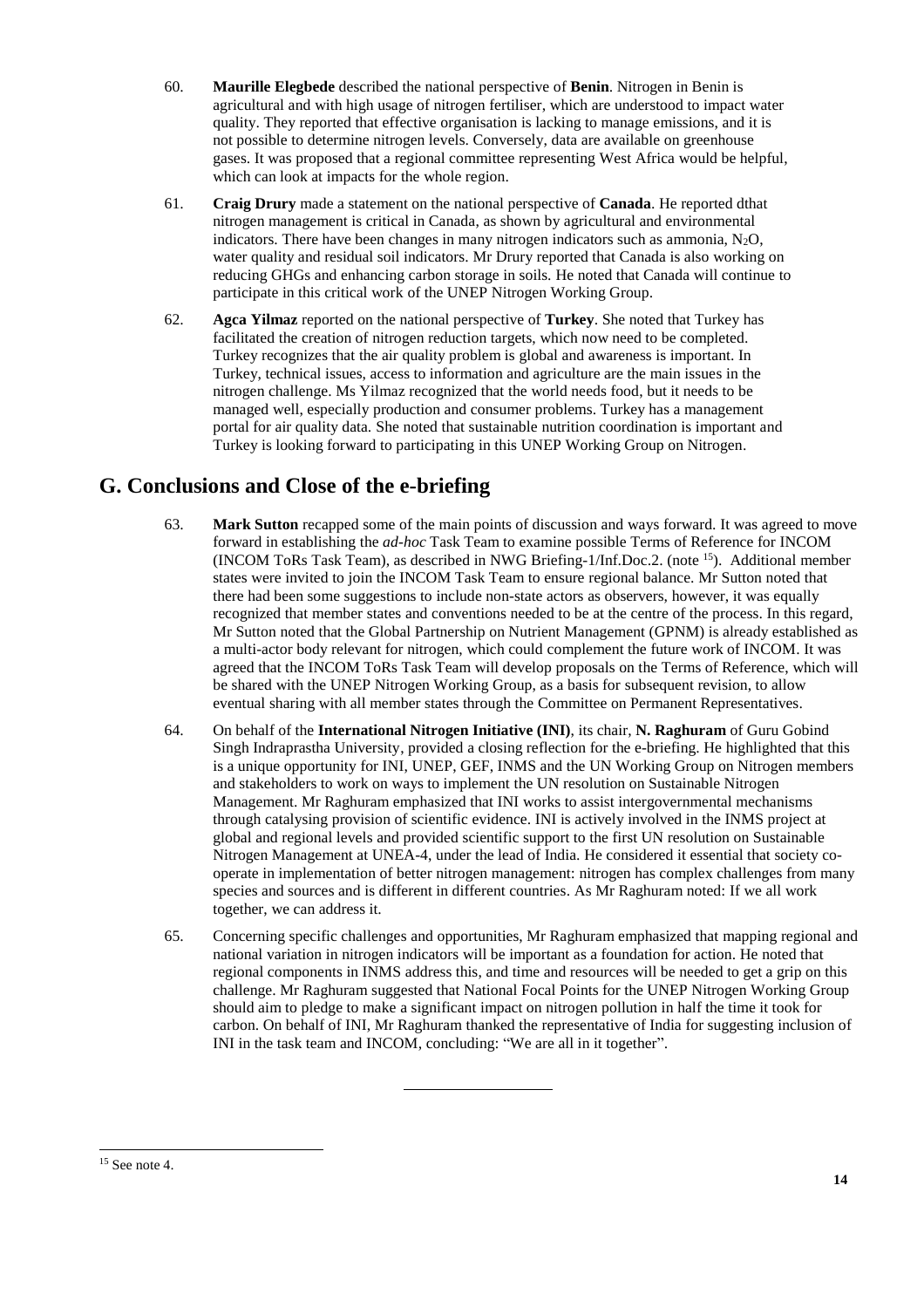### **Annex 1: Other organisations represented at the meeting (not including nominated national focal points or UN Agencies, which are explicitly listed in paragraphs 1 & 2).**

Agriculture and Agri-Food Canada; AirClim; Makerere University; All-Russian Scientific Research Institute of Organic Fertilizers and Peat; Artec Sustainability Research Center, University of Bremen; Bangabandhu Sheikh Mujibur Rahman Agricultural University; Bangladesh Rice Research Institute (BRRI); BASF SE; Boston University; China Agricultural University; Citepa; CNRS Laboratoire d'Aérologie; Department of Environment, Iran; East African Community, Lake Victoria Basin Commission; EMRC, UK; European Commission - Joint Research Centre; French Ministry of Agriculture; German Environment Agency; Global Environment Facility (GEF); Government College University Faisalabad, Pakistan; Government of Flanders; National Environment Commission, Bhutan; Hellenic Agricultural Organization "DEMETER"; Hokkaido University; ICAR National Rice Research Institute; IEEP – branch of FSBSI FSAC VIM; INRAE (Institut National Recherche en Agronomie, Alimentation et Environment); Institute for Agro-Environmental Sciences, NARO; Institute for Nature Management, Belarus; European Environmental Bureau, Belgium; Institute for Sustainable Development and Research, ISDR India; Institute of Agriculture and Animal Science, Tribhuvan University; Institute of Ecology and Geography, Moldova; Institute of Soil Science, Chinese Academy of Sciences; Instituto Superior de Agronomia; International Fertilizer Association; International Nitrogen Initiative; IPNI Canada; College of Natural Resources and Environment, Northwest A&F University; Jawaharlal Nehru University New Delhi; Kabul University; KIIT University; Latvia University of Life Sciences and Technologies; Leibniz Institute for Agricultural Engineering and Bioeconomy; University of Bonn; London School of Hygiene and Tropical Medicine; Ministerio de agricultura, pesca y alimentación, Spain; Ministry of Agriculture Fisheries and Food, Spain; Ministry of Agriculture, Hungary; Ministry of Agriculture, Spain; Ministry of Climate Change Government of Pakistan; Ministry of Environment, Estonia; N2 Applied; National Institute for Environmental Studies; National Institute for Public Health and Environment, Netherlands; RIVM; National Institute for Space Research, Brazil; International Institute of Tropical Agriculture; NERC-UKRI; New York University; Nourish Scotland; Odessa National University; OECD; Peking University; Ministry of Environment and Food of Denmark;